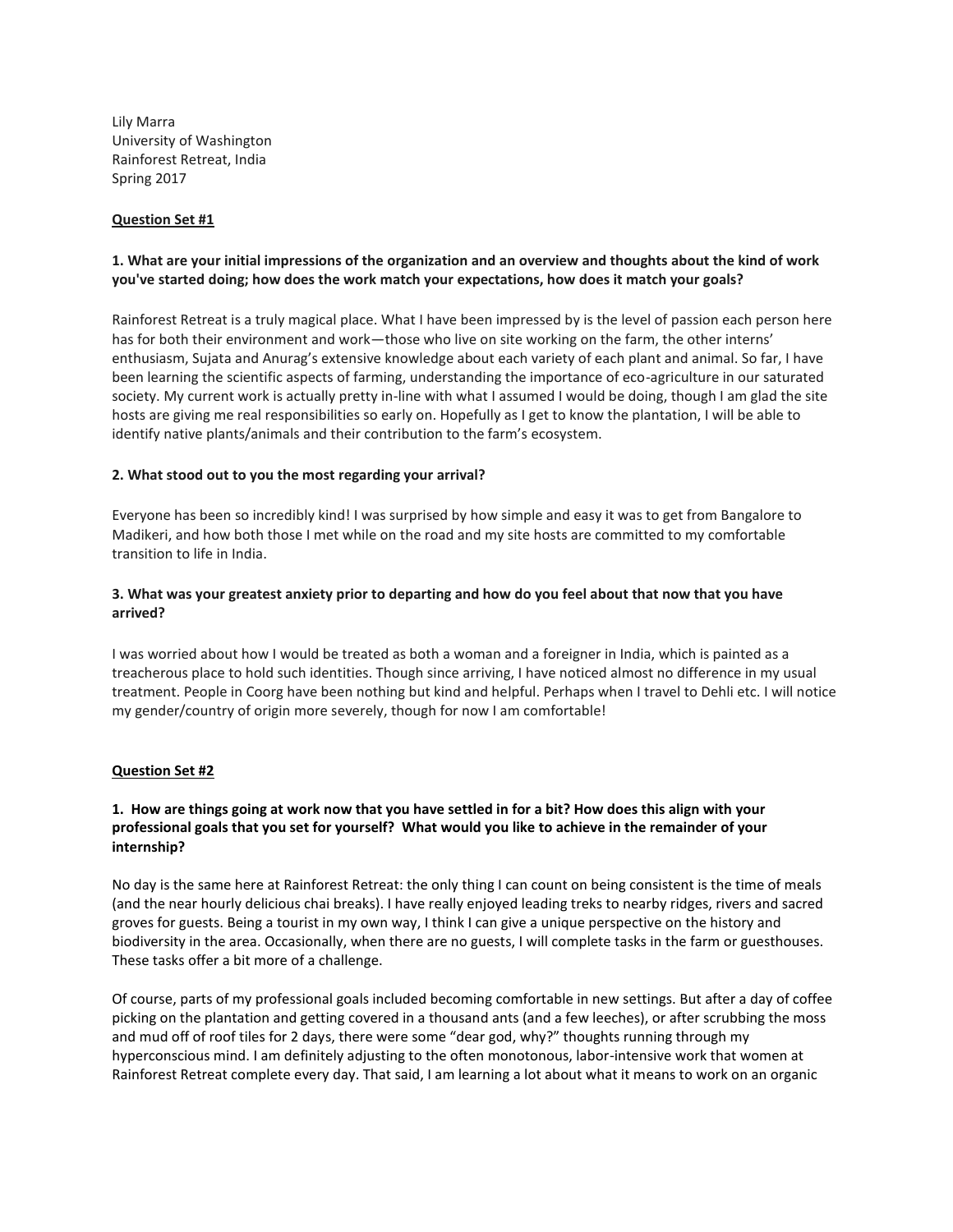farm—the importance of a balanced scientific, spiritual and labor-focused mind, the commitment to ecology and biodiversity that inspires a few extra hours' work. I hope to strike this mindful balance in my work as I continue.

## **2. How are things going relative to your personal goals? In which areas have you made progress and where do you still have some room to expand? What do you want to make sure you address before you leave?**

One big personal goal I had was to limit my tech/phone use while in India. My fellow interns have the same taste in TV shows as I do, so while I might not be limiting my intake of The Office, I am definitely less dependent throughout the day. I've been so busy and so excited by the extremely beautiful nature around me that my normal media habits are dissipating. I certainly feel a bit lost when the thunder and lightning causes power outages and the option to reach friends and family goes away, but for the most part I am happy with my progress! On another note, I do hope to learn some Kannada before I leave, so that I can communicate more clearly with many people I interact with every day.

# **3. How are things going relative to your cross-cultural goals? What kinds of experiences have stood out to you so far? What do you want to ensure to experience before you leave?**

Coorg is a relatively isolated region in India—it's more likely to be a destination than a place you pass through. I do feel like I am gaining an understanding of Coorg customs and culture, but my exposure has been limited, considering I really only leave the Retreat once a week to head to Madikeri, the nearest town. I hope to speak to others in Coorg, visit other homestays or wildlife reserves and learn about other social and ecological constructs, because though I am becoming an expert in my tiny corner of the Western Ghats, I know I could expand my cultural knowledge.

## **Question Set #3**

## **1. Describe a day in your life:**

The great thing about my internship is that every day is different depending on the number of guests we have, the weather, the crops needing attention, the projects throughout the plantation. I usually lead guests on a trek after breakfast, then spend the time between lunch and tea, and between tea and dinner, either working on my own research or on various projects (painting, watering, etc). I love taking the treks, explaining about the forest ecosystem and local environment never feels like work. If I am spending time doing my own research/reading I like to walk to a nearby field or green space and explore. My work-life balance is steady—considering I live where I work I have been surprised that I haven't felt trapped. The other interns and I make a point to relax after 5pm-go on a walk, watch an episode of Star Trek (some things are universal), do some quick shopping in Madikeri or the likes.

## **2. Housing:**

I have my own room at the office of Rainforest Retreat, with two other female interns in the room next door. Living onsite doesn't feel too suffocating, since the plantation is large enough that there is always a place to escape to. For my site, there isn't an option to live elsewhere, so I would just suggest bringing a few things from home to make the simple space more familiar.

## **3. Finances:**

I only leave my site about once a week, so I have spent close to nothing since arriving in India! My sister just visited and we took a trip south, where I decided to spend some extra money on taxis instead of buses (which I would suggest, considering it takes ten times longer than one would expect to get anywhere…). When you stay at a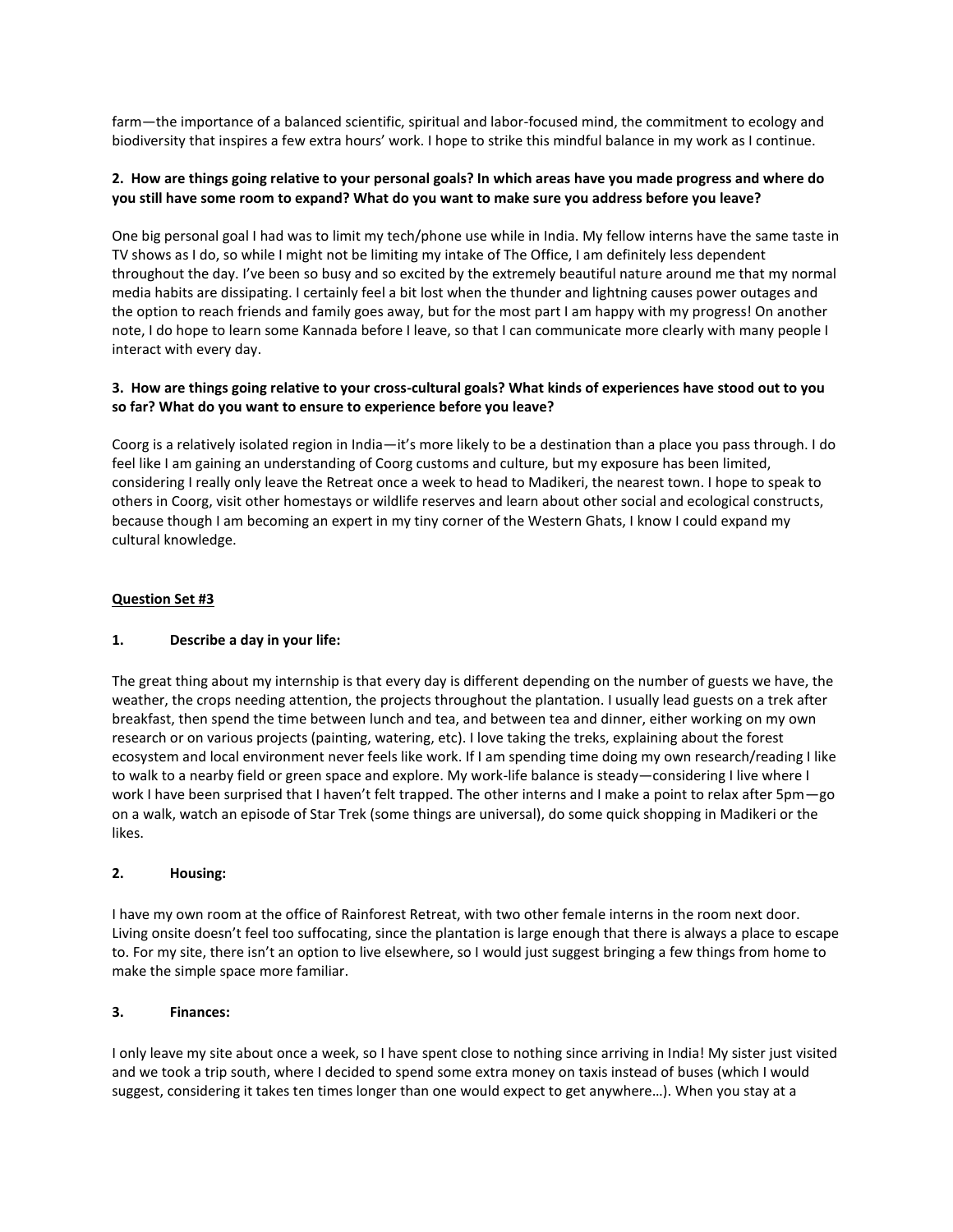guesthouse or homestay, the costs usually include meals, so it is a really excellent way to travel on a budget (and the food is delicious!). India is affordable for students from the US, considering our dollar goes so far.

### **4. Travel and Transportation:**

As I mentioned, I have taken taxis to places more than 15 km away, because it takes a spectacular amount of time to get anywhere. Heading into Madikeri for shopping, dinner or errands I take an autorickshaw. I love autos! For shorter distances they are affordable and pretty fun. I am glad we have our trusted drivers who charge fairly, as I am sure once I am traveling in other cities I will have to negotiate for a just price. That does contribute to my anxiousness about traveling after I leave: that I have such trustworthy and kind people around my onsite, I haven't had to be on my guard at all! I know my experience and recommendations will change when I am faced with the world outside my jungle valley.

For students in Coorg, I would definitely suggest heading to Nagarhole National Park for a jungle safari. My sister and I went and saw elephants, tigers, bears, a leopard—it was amazing and pretty affordable! I'd also suggest going down to Kerala. Kannur is a relatively short trip and the state (being communist) is totally different than Karnataka.

#### **Question Set #4**

**1. Professional Learning: Describe the workplace culture at your host organization. How does your personal cultural lens work within the culture of your host organization? What parts of your work have you enjoyed the most? Is there any part of your work that you find particularly challenging? Describe a professional accomplishment that you are proud of - be specific.**

My workplace is a traditional plantation structure, with two landowners overseeing three labor-minded families who live on-site, along with one manager and three interns (myself included). I have never worked on a site that was so, for lack of a better word, feudal, and it is sometimes challenging to adapt to such a system. Sometimes Rainforest Retreat feels like a family, a real community, and sometimes it can feel excessively hierarchal with the laborers perhaps overly muted.

I've also noticed that tradition and routine here is extremely important and rigid. For the first month, I tried doing some routines differently--cutting the pineapple in star shape, allowing guests to turn the Wi-Fi on and off themselves - best to not get too creative. That is one of the most challenging things here, is finding the balance between providing my point of view and individuality while still complying by the norms of the workplace. I have decided not to try to change routines in the kitchen or on the farm, but sometimes do try to stretch myself when it comes to guesthouse work and offer suggestions as to how to change or improve operations.

An accomplishment I've had that relates to this specifically was when I suggested we give a presentation on the history and cultural significance of one of our trek sites before we set off on the trek with guests. This suggestion turned into me developing an essay and PowerPoint on the site (a sacred grove, which is a religious site that is used to protect forestland), which I found really engaged guests and excited them for the walk.

## **2. Cross Cultural Learning: Describe an event where you misunderstood something due to cultural differences. What did you do? What would you do next time?**

All of my days are essentially filled with cultural misunderstandings, seeing as the four women I work with on the farm and in the kitchen speak only Kannada. Usually the misunderstandings are minor language problems: I'll cut the carrots the wrong way or hand someone a knife instead of a spoon, and usually I just endure the ridicule and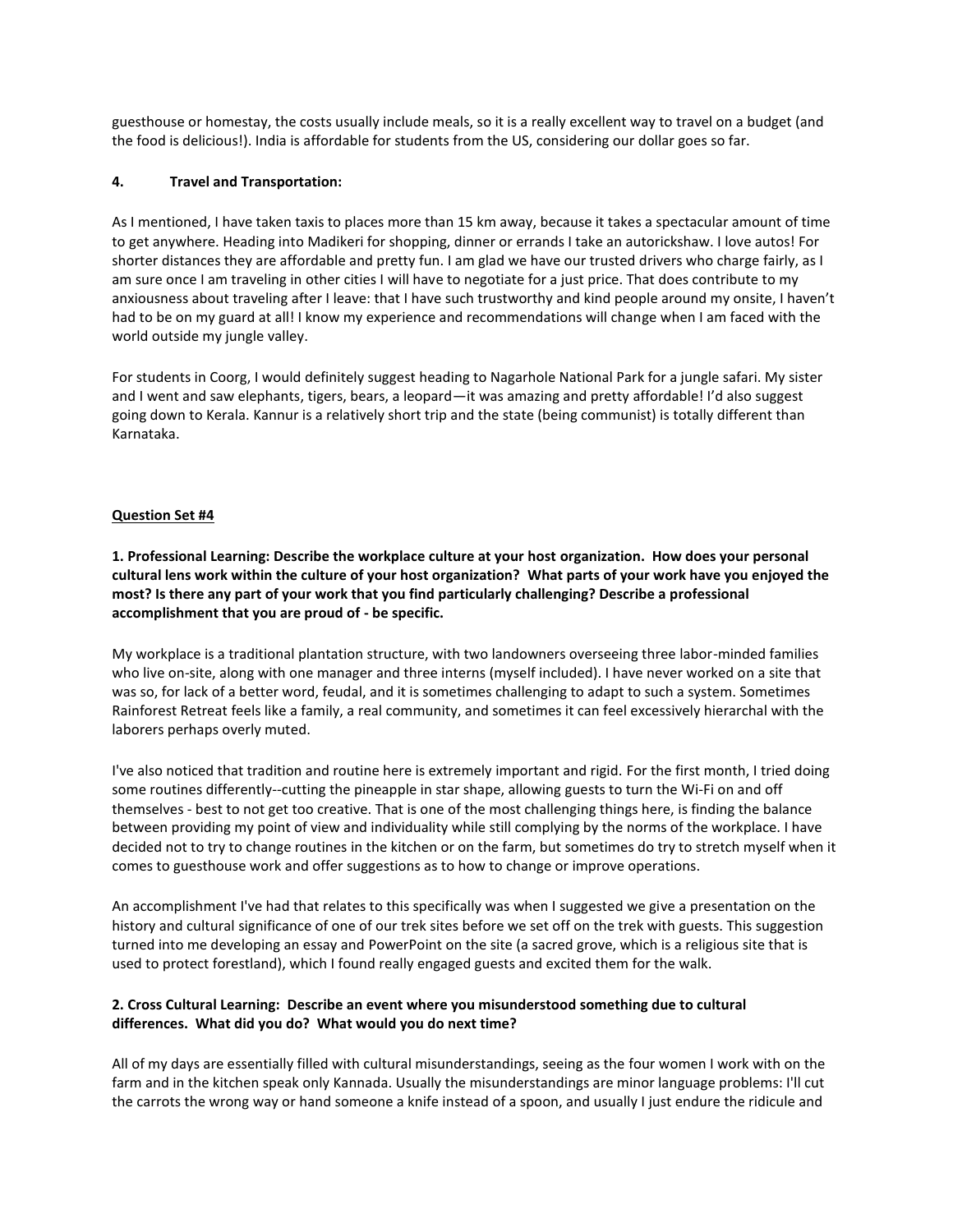laugh along! A bigger cultural difference occurred when I attended a neighbor's Pooja (Hindu prayer ritual) with my fellow interns. One intern had to wait inside during the luncheon simply because she was on her period and was considered impure. Obviously this was somewhat shocking to me, and I asked her why, being quite a culturally liberal, young art student, she thought she had to abide by such rules, when instead she could have just kept mum. She explained the cultural connotations to me, and said that just generally, it was best to respect the local norms and offend as few people as possible. Judging something so traditional while at a religious gathering can be seen as highly elitist and disrespectful. While she and I both may think the rule is dated and discriminatory, I learned that you can be consciously aware of the inequalities presented by local custom while simultaneously maintaining respect for and understanding of your friends' and neighbors' traditions.

# **3. Personal Growth: What are the most important things you have learned about yourself thus far through this experience? What has been the greatest personal challenge? What has been the greatest reward?**

I am really happy with how I have adapted to life in India. Since being here, I have realized that I can really tackle anything difficult once I find the humor in a situation. Tarantula in my room? Bucket showers? Lack of toilet paper everywhere (thank you for warning me ahead of time, Jessica!)? I have an excellent ability to laugh everything off and embrace the wonderful fact that I have the opportunity to experience such biological and cultural diversity. The biggest personal challenge has just been to slow down and try not to think too far in the future or read too much (insane) news from back home. I think I have the tendency to always look towards my "next grand adventure/experience," and I have had to stop and remind myself of how extraordinary the present is. It has definitely been rewarding just immersing myself into daily life here and being accepted and cared for by my coworkers. I have met their families and spent time in their gardens and even though we can't communicate in the same language, I think can prove my care for them by pulling my weight at work.

#### **Question Set #5**

## **1. Professional: Have you learned about any new possibilities for career paths? Have you done any informational interviews (formal or informal) to learn about the field?**

I have absolutely been introduced to new career opportunities while in India. I think I have realized that all of my varied interests are actually quite easy to bridge together—that maybe I don't have to narrow my interests or specialties as much as I thought I would have to in my career. For instance, feminism/economics/climate change/travel are all deeply interconnected on a material, not just ideological, level, meaning that there are possibilities for careers outside of just academics. I have really never been exposed to agriculture before, and I have discovered that food security and land use are actually really fascinating to me. I would love to pursue work related to ecological land use and its social implications, which would probably entail working for some sort of NGO. I haven't interviewed anyone at the organizational/policy level but I have, maybe more importantly, worked alongside and spoken to many people whom policy would affect, which has given me a really valuable perspective.

## **2. Cross Cultural: Looking back at your pre-departure journal or notes, how have your impressions of the host culture changed? What is the most frustrating aspect of your host culture? What is the most rewarding aspect?**

I tried to be as clear minded as I could going to India—tried to limit any sort of expectations. I think because of that, my experience with Indian culture (Coorg/Kodava culture specifically) has been genuinely unperturbed by confusion or disappointment. The Kodava culture is more liberal than other Indian cultural groups, meaning I never felt overly inhibited as a non-religious white woman. Honestly, I have just been struck by the extreme kindness of my friends and neighbors, how easily people have welcomed me into their communities. That is the most rewarding aspect, feeling as though I am part of the community. That, especially with the women I work with on the farm, I feel as though everyone takes care of me because they want to, not because they have to. There is a lovely sense of camaraderie, which probably spurs from the plantation culture. The language barrier can be frustrating, as many times I have to have directions repeated or wait to complete work until someone is around to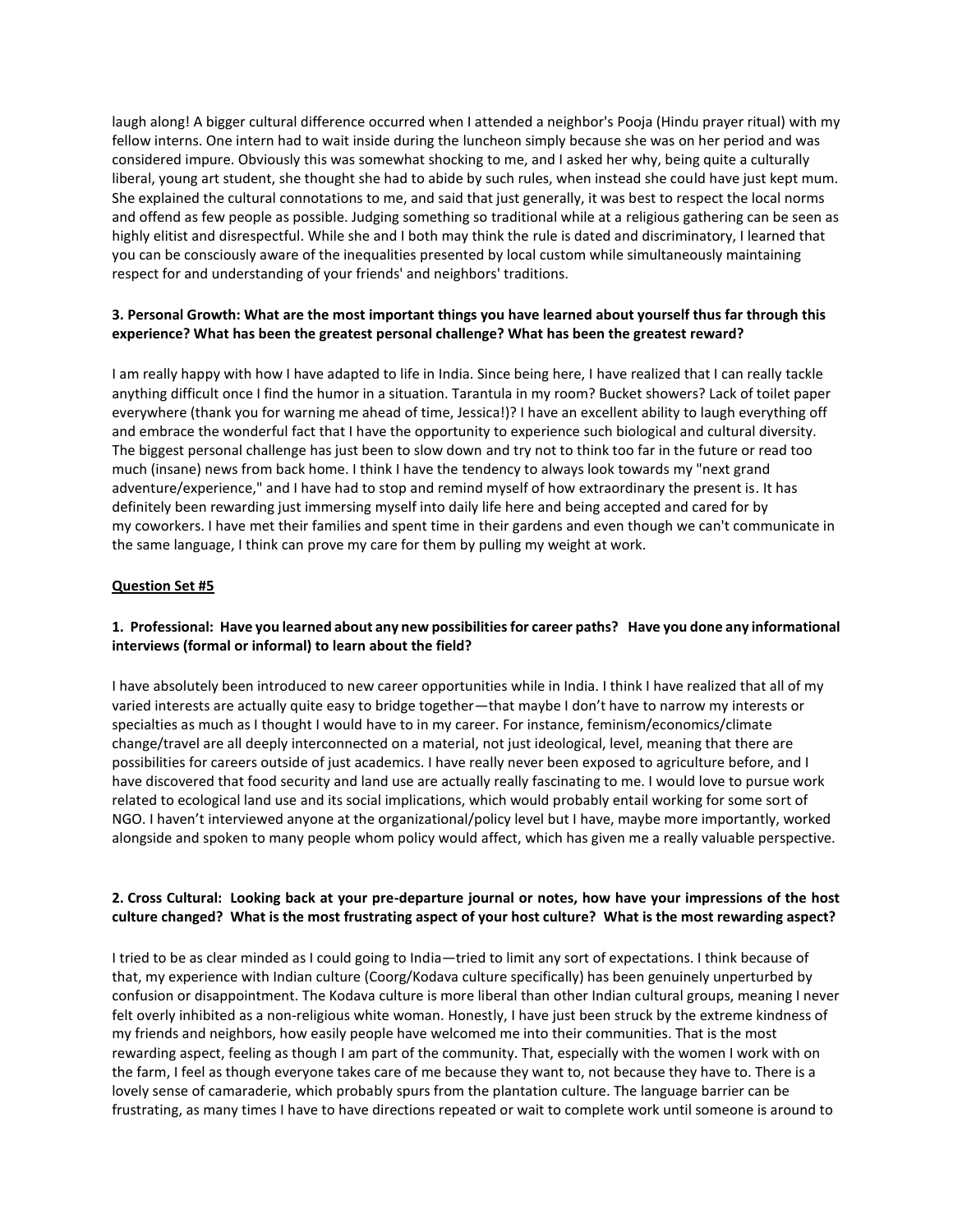translate, which wastes others' time. Kannada is not an easy language to learn, but I have tried to pick up some phrases here and there to at least help with the basics of a workday.

**3. Your Culture Curve: The period of cultural adjustment is often represented by a "W" curve with various peaks and valleys: Honeymoon (peak); Initial Culture Shock (valley); Cultural Adjustment (peak); Further Culture Shock (valley); Further Adjustment (peak); Re-entry Shock (valley). Outline your personal W Curve or cultural adjustments starting from when you arrived in your host country to the present-marking the highs and lows with approximate dates and descriptions of events that represent some of these phases (recognizing of course, that you are still in process of adapting to life back home).**

Initial Culture Shock (first week of arrival, mid-March): There was definitely an initial culture shock of arriving at Rainforest Retreat. My living situation is rustic and bug-ridden, and it did take a few days to get used to the simplicity of that (the tarantula in my room strangely shocked me into eventual comfort). It also took a couple of weeks to get used to my farm and guesthouse work, which involves a lot of heavy lifting and some menial tasks. Once I started my research though I think I realized how my time here is so limited, that work of any sort is valuable to my experience.

Cultural Adjustment (Third week, beginning of April): Once I became used to the rainforest ecosystem—leeches, spiders and all—and learned the names of all of my coworkers, I felt like I had finally settled into a routine. I began to be more of myself in interactions and narrowed in on my research topic. This is when I also ventured into Madikeri more, learning more about the area and daily life of Coorg, finding my favorite restaurants (and sweets).

Honeymoon (mid-April to mid-May): What is so fun about Rainforest Retreat is all of the guests and groups that come through. From April to May, we had a few university groups come through learning about various things (plant biology, entomology). It was a blast learning and adventuring with other students. One entomology group from Toronto spent over a week here, and I learned so much about the insect life of the rainforest, which I had completely ignored previously. My sister also came and visited India, and being able to confidently share my knowledge of the ecosystem and culture was an excellent feeling. We also traveled to Kerala and Wayanad, and it was a great break from the farm, and the juxtaposition really showed me how fantastic my site is.

Further Culture Shock (early May): I was reminded of the cultural gender disparities when I attended the pooja I wrote to you about before. I maybe overestimated the liberalness of Coorg culture, and I think it was important that I was again exposed to the fragility of gender assumptions in India.

Further Adjustment (early May): My reevaluation of gender norms did provide me with fuel for my research, and I think that my final paper and exploration of female agricultural roles is more less abridged because of my experiences.

Re-Entry Shock (end of May): I cannot believe that I have already been in India for essentially 11 weeks. I think I am trying to balance finishing my work and making the most of my last days on the farm, and it is definitely slightly manic. There's this desire to ensure I've scraped my plate clean, that no tree has gone unappreciated, no trail untread. It is difficult to consider returning to my job in downtown Seattle, sitting in I-5 traffic… I think I just have to make sure not to hole up with my computer and writing for the next two weeks!

**4. Articulating your Experience: Please write one paragraph to sum up your experience, touching on the professional, the cross-cultural and the personal. Discuss your learning, the rewards and maybe challenges of the program. You may think of this as a summary you might give in an interview, or to a fellow student who was asking you about your internship.**

Rainforest Retreat is a delicate, diverse ecosystem. Half coffee plantation, half guesthouse, it is a surprisingly international center for organic culture. My time here has reignited my appreciation for biology's many dividends